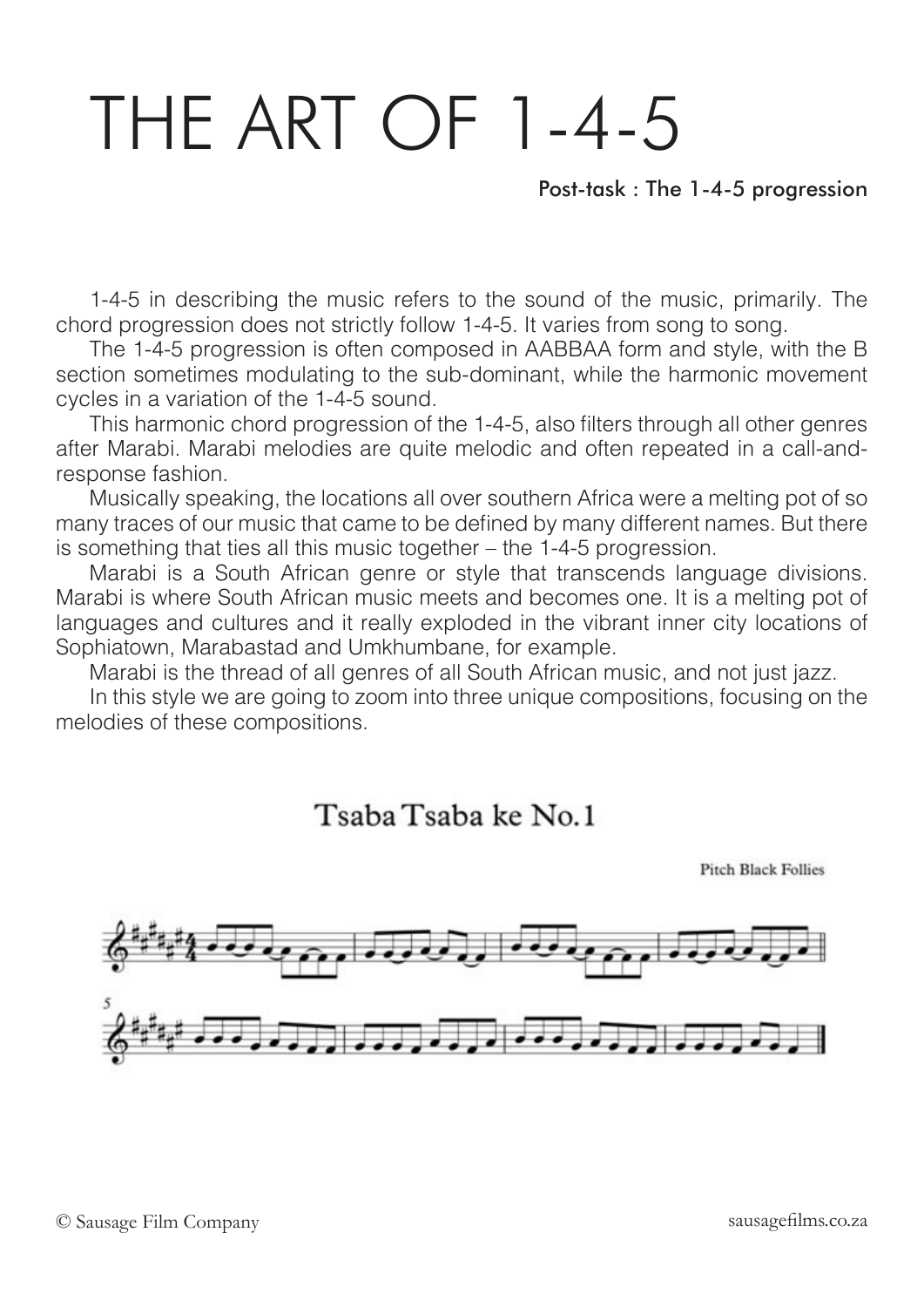## uMajaji

The Merry Blackbirds ARR. Emily Motsieloa